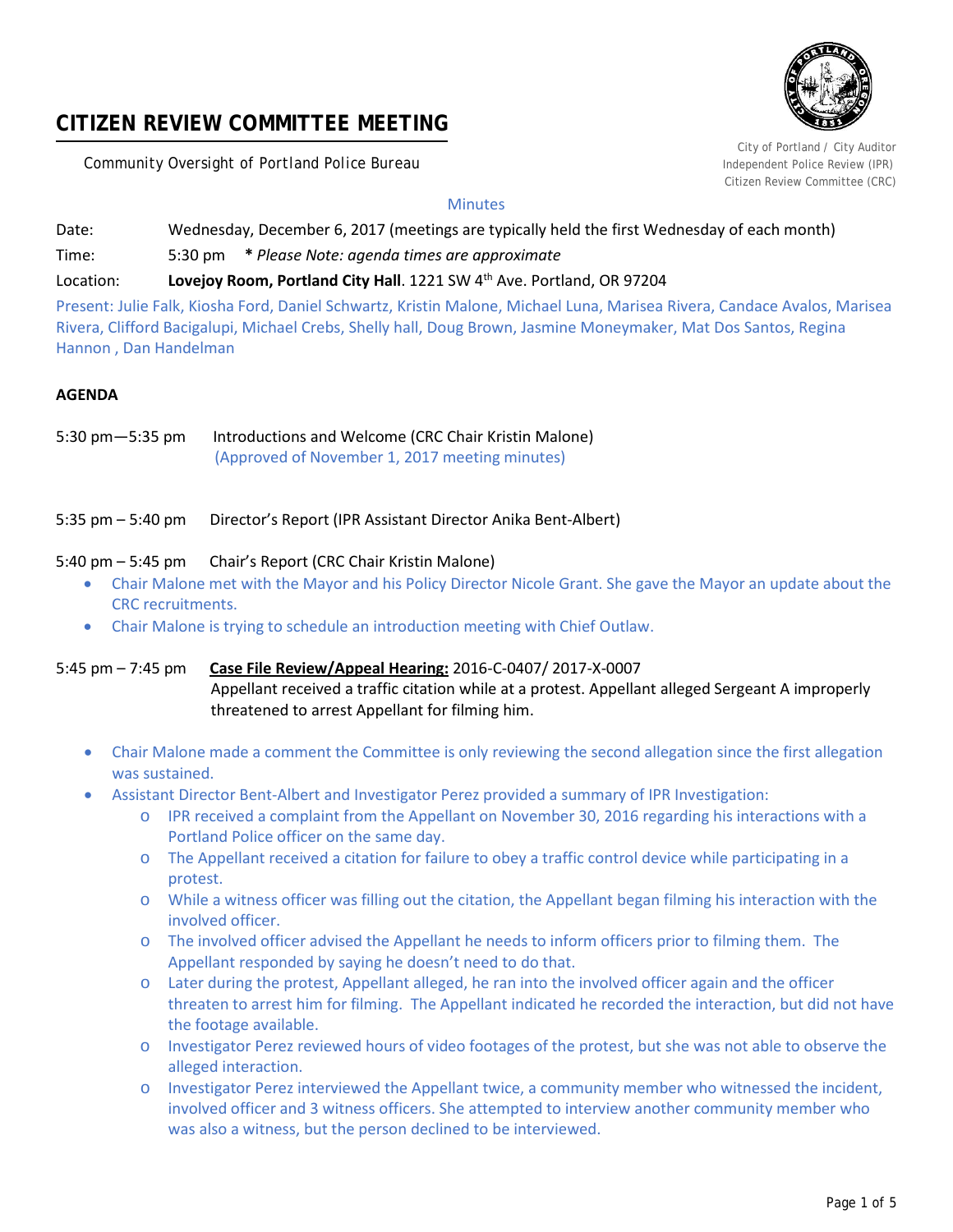- o Investigator Perez obtained PPB incident action plan, police report, PPB criminalist's videos and pictures of the protest, involved officer's training records.
- o Investigator Perez also obtained copy of the court recordings for the trial of the Appellant's citation and reviewed relevant traffic laws.
- Chair Malone asked Assistant Director Bent-Albert why did IPR dismissed the allegation about the Appellant being given a citation?
	- o Our code allows IPR to dismiss them since that issue was resolved through another remedy. In this case, a traffic court judge reviewed the citation and it was resolved under the courts system.
- Ms. Falk asked Assistant Director Bent-Albert was wondering why the 1<sup>st</sup> allegation was reworded but not 2<sup>nd</sup> allegation?
	- o The second allegation pertains to the alleged second interaction between Sergeant A and the Appellant. if you look at the video, the Sergeant did not say the Appellant is "under arrest".
- Captain Crebs made comment the first allegation's wording was changed from "inadequately" to "improperly". The second allegation was the Appellant was "threatened".
- Several Committee members made a comment this investigation was investigated very thoroughly.
- Public comments:
	- o The Appellant made a comment the investigation was sufficient and the Committee should move forward with the appeal.
	- o Mr. Handelman asked the Chair to read CRC questions and IA responses out loud. IPR should have a list of words to use since the Bureau interprets certain words differently.
- Chair Malone read the questions and responses.
- The Committee voted unanimously to moved forward with the Appeal Hearing.
- Appellant provided his statement of the incident:
	- o The Appellant participating in a Phillip 66 protest regarding their involvements in the Dakota Access Pipeline.
	- o Most vehicles were stopped before they could get to the protest site.
	- o Sergeant A and several other officers from the forensic division came over and began filming protestors.
	- o An hour into the protest, police officers started citing people for traffic violations.
	- o The Appellant entered the crosswalk to cross the street legally. After he crossed the street and began filming, an officer came over and cited him for illegally crossing the street.
	- o Sergeant A came over and told the Appellant that it is illegal to film. The Appellant told him that it's not true.
	- o Sergeant A threatened to arrest him twice on that day.
	- o When the Appellant shows up to court for his traffic citation, the Sergeant, City Attorney, and another officer offered to dismiss the citation if the Appellant never attend a protest again.
	- o Traffic courts doesn't provide a remedy for officer's misconducts. City code stated if the complainant re-alleged the complaint after the proceeding had concluded, IPR can re-investigate it again.
- Captain Crebs provide his explanations for the finding regarding to allegation 2:
	- o "Could be arrested" is not a sufficient enough to considered as a "threat".
	- o Sergeant A should be debriefed regarding to his interactions with the Appellant.
- Assistant Director Bent-Albert made some comments regarding the case:
	- o Regarding to allegation 2, Investigator Perez asked the Appellant when did the Sergeant made that threat about him could be arrested for filming. The Appellant stated that the Sergeant made that threat during a different interaction which was not recorded on film.
- Investigator Perez made a comment during the original interview with the Appellant, he stated that he filmed Sergeant A while he was with several other officers in a different location.
- Several Committee members made a comment they would considered what the Sergeant said to the Appellant a threat.
- Ms. Avalos asked the Appellant about what Sergeant A said during the second interaction? o He said close to something to the effect of" I could arrest you if you keep filming".
- Ms. Falk asked the Appellant if he felt threatened during the first interaction with Sergeant A?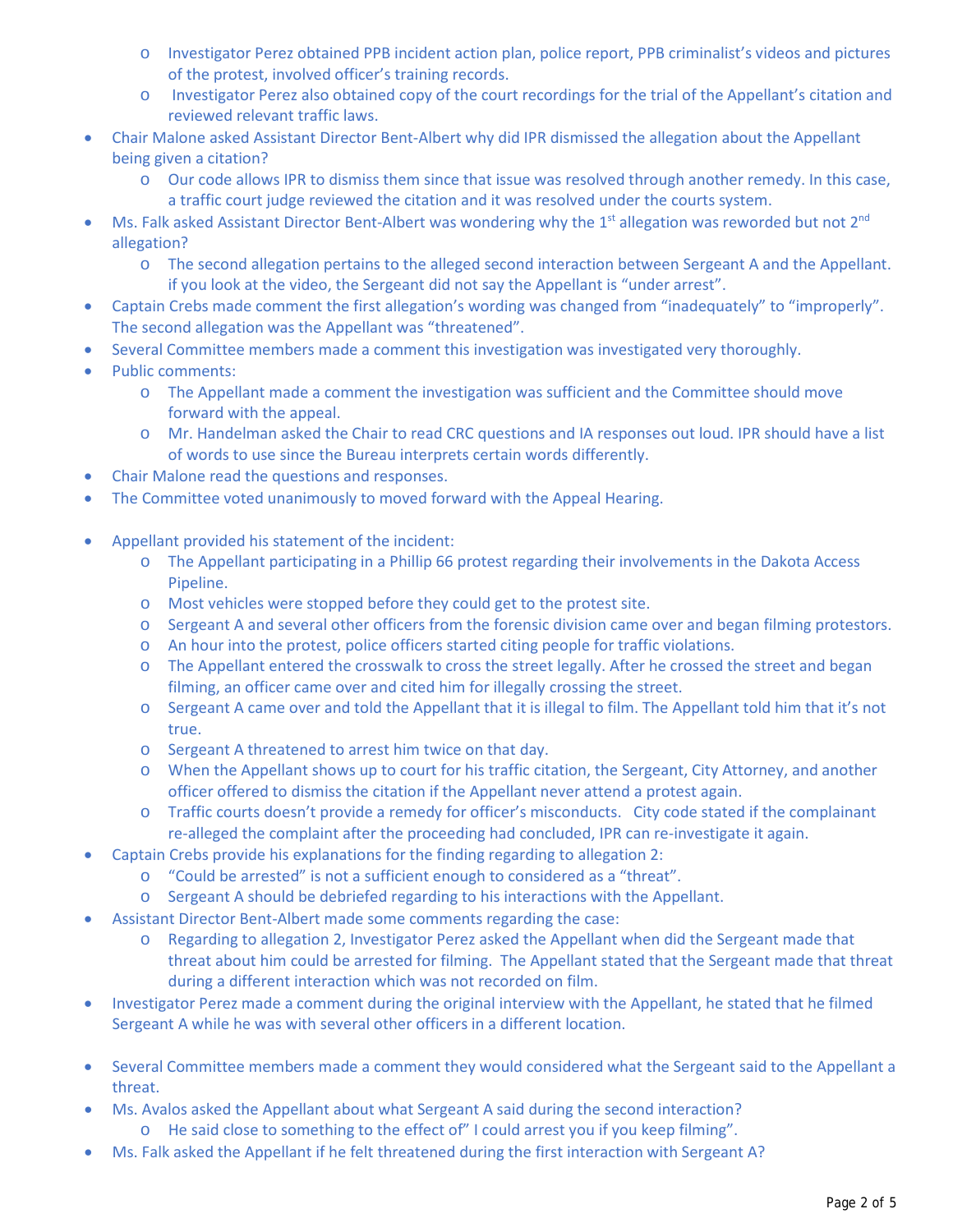- o Yes I did. That's why I started filming.
- Ms. Avalos asked Captain Crebs when he made the findings on the second allegation, was it based on the first or second interaction between the Appellant and Sergeant A.
	- o I considered it as one single action. If I found that at any point Sergeant A threatens the Appellant, I would've Sustained the second allegation.
- Ms. Avalos asked Captain Crebs about officers using the tactic of lying to get someone to do something. o In this situation, Sergeant A should've not lied to the Appellant that it is illegal to film.
- Ms. Falk made a comment Sergeant A during the interview he provided his explanations regarding to allegation 1, but when asked about allegation 2, he stated that he had already covered that.
- Public comments:
	- o Mr. Terrell asked Captain Crebs if the Appellant was lawfully recording or was he recording in a way that is illegal?
		- The Appellant was lawfully recording.
	- o An unnamed community member made a comment it is not always just what people says, but how they say it. She questioned the Sergeant's tone of voice when he told the Appellant that he could be arrested.
	- o Mr. Dos Santos from the ACLU read a prepared statement that protecting people's rights to record is important for police accountability. It is being protected by the constitution and state's law. The ACLU is very concerned that after PPB trained its officers on this issue, the Sergeant in this case still try and dissuade the Appellant from filming. The ACLU urged the Committee to sustained allegation 2.
	- o Ms. Hannon made a comment in order for officers to enforce the laws, they need to first understand the laws. The Sergeant in this case needs an additional training.
	- o Mr. Handelman made several comments:
		- **IPR should considers the allegation about the officer improperly cited the Appellant.**
		- **Based on a reasonable person's standard what the Sergeant said the Appellant is considered as** a threat.
- The Appellant made some rebuttal comments:
	- o If Captain Crebs thinks that there's a need to be a declaration of intends, then try to come to Central Precinct and say, "I have a gun" and see how quickly a person can be taken into custody.
	- o CRC needs to think of how a regular individual perspective would feel if an Officer said this to him/her.
	- o He is troubled that the Sergeant who is a supervisor of other officers acted deceitfully.
	- o He also troubled by IPR dismissed one of the allegations.
	- o City of Portland's risk management is in discussion with him regarding to the 2 allegations.
- Mr. Schwartz made a motion to challenge Bureau's findings of Not Sustained and recommend the finding of Sustained. This was seconded by Ms. Avalos :
	- o Ms. Falk: YES, based on the standard of review.
	- o Ms. Ford: YES, based on the standard of review.
	- o Mr. Schwartz: YES, based on the standard of review.
	- o Chair Malone: YES, based on the standard of review.
	- o Mr. Luna: YES, based on the standard of review. The threat can be also looked as an unprofessional conduct.
	- o Ms. Avalos: YES, based on the standard of review.
	- o Ms. Rivera: YES, based on the standard of review.
- Motion to challenge passes 7-0.
- The Committee unanimously agreed that what the Sergeant said to the Appellant can be considered as a threat.
- Ms. Avalos asked Captain Crebs if the Bureau monitoring protest activities on social medias?
	- o Yes we do pay attention to that.
- Ms. Falk made a comment that the Bureau need to train officers on the topic of people filming in public since the Sergeant in this case seems to think its ok to lie to the Appellant.
- Captain Crebs made a comment this is the first case that he seen a Sergeant believing it's okay to lie to someone in this circumstance.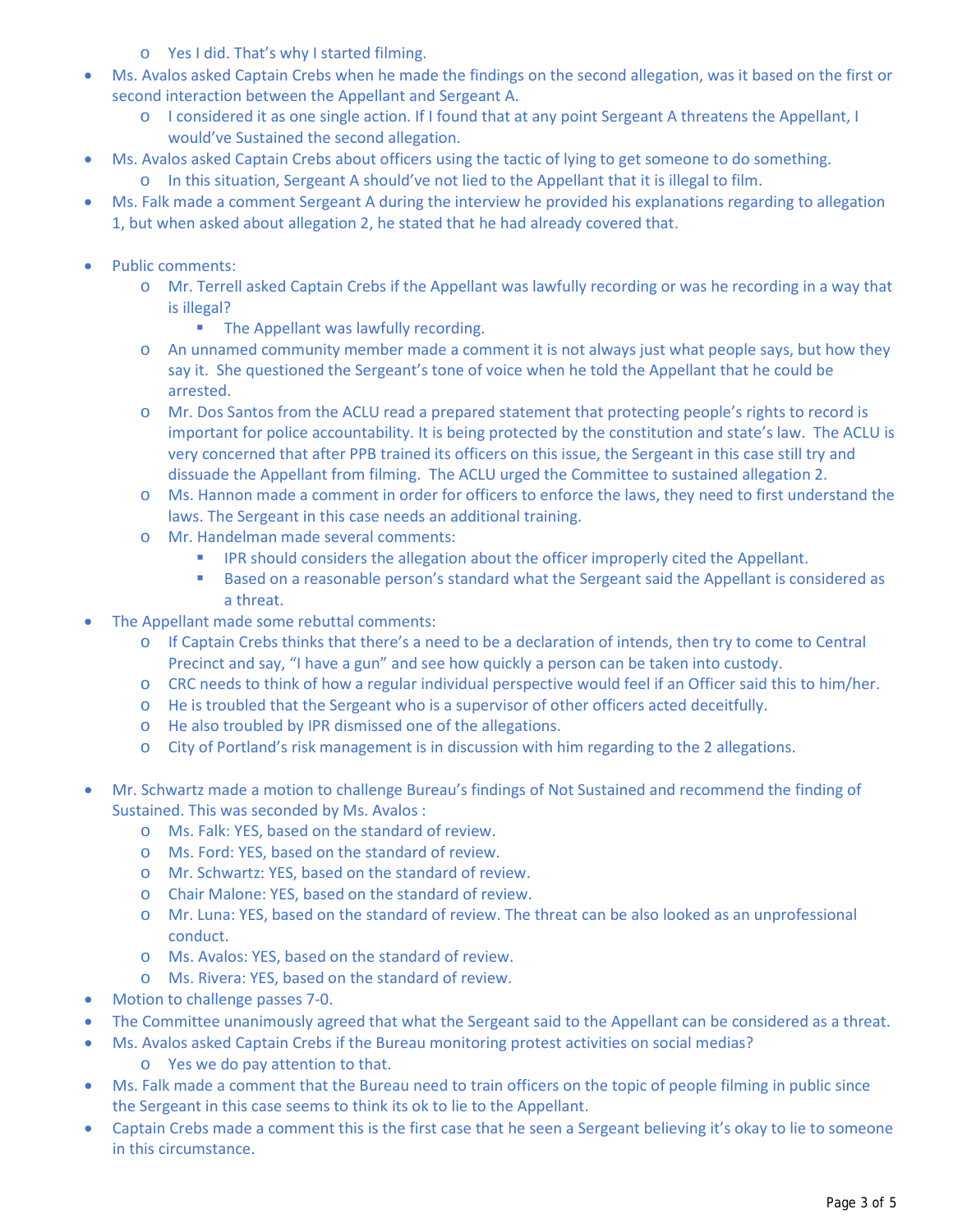- Ms. Avalos urged the Bureau to retrain officers on the issue of filming in the public.
- Captain Crebs made a comment if the Bureau takes everything as a training issue then the Bureau would not have time to train officers on other issues like de-escalation. He urged the Committee to address this recommendation directly to the Chief.
- Chair Malone made a request for IPR to leave a space holder in the challenge memo so the Committee can fill in some policy recommendations.

7:45 pm—8:10 pm Workgroup updates: Please provide the following information —

- 1) Brief summary of the goals and objectives of your workgroup
- 2) Date of last meeting
- 3) Brief summary of the work done at your last meeting
- 4) Next scheduled meeting
- 5) Main topic to be discussed/addressed at the next meeting
- 6) Any assistance from IPR or CRC needed to achieve your goals

### ACTIVE WORKGROUPS

1. Outreach Workgroup (5 min.)

**MISSION STATEMENT: The Outreach Workgroup engages the community to raise awareness about the Citizen Review Committee (CRC), gather concerns about police services and accountability, and identify issues for the CRC to address. Following up with appellants and others community requests will supplement current work group tasks. Additionally, outreach committee members will serve as point for ongoing communications with IPR, the City, the Bureau, community members and/or act as the face of CRC.**

Chair / Members: Neil Simon, Candace Avalos and Roberto Rivera

IPR staff: Irene Konev, Community Outreach Coordinator

• The Workgroup had finished reviewing the random dismissal files. The next step is to write a report and then present it to the Committee.

## 2. Recurring Audit (5 min.)

**MISSION STATEMENT: The Recurring Audit Workgroup seeks to improve accountability of IPR and the Portland Police Bureau by reviewing closed cases to ensure procedures, policies and protocols are followed and will recommend improvements, if necessary.**

Chair / Members: Vanessa Yarie, Bridget Donegan, Daniel Schwartz and Jeff Bissonnette

## 3. Policy and Protocols (5 min.)

**MISSION STATEMENT: The Policy and Protocols Workgroup examines CRC jurisdiction and the standard of review and recommends action to the CRC. Additionally, the workgroup will review community letters/input on policy issues and police bureau issues and present findings to full CRC.**

Chair: Kiosha Ford / Members: Julie Falk Julie Ramos, and Kristin Malone

• The Committee voted unanimously to appoint Daniel Schwartz as the Workgroup's Chair.

#### 4. Crowd Control Workgroup (5 min.)

**MISSION STATEMENT:** The Crowd Control Workgroup examines existing crowd control policies, training, and tactics of the Portland Police Bureau, reviews crowd control best practices, legal standards and other information, and makes appropriate recommendations.

Chair /Members: Michael Luna and Candace Avalos